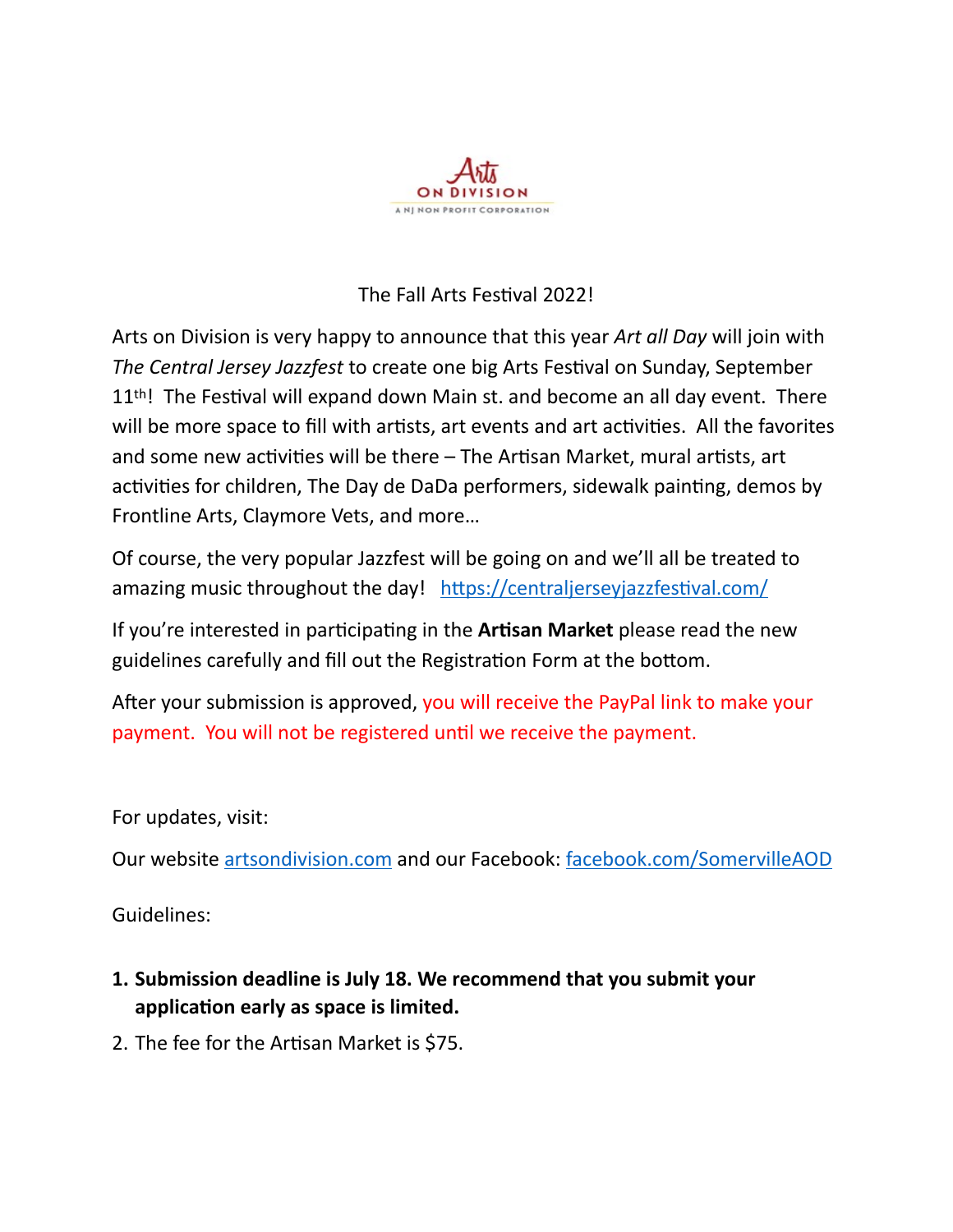- 3. Each artist will be allotted a 10 x 10 ft. space. You are responsible for bringing your own tent, tables, display material, etc. Tents must be anchored to the street with non-abrasive weighted objects, (ie. Gallon water jugs, sandbags). Artists are responsible for their own insurance coverage during the Market.
- 4. Parking is free on Sunday and there are several lots near the Festival area. Visit: [downtownsomerville.com](http://www.downtownsomerville.com) for a directory of municipal parking lots and a map.
- 5. The Festival will have expanded hours this year. The Artisan Market will run from 1:00 – 7:00 pm. Set-up starts at 11:00 am.
- 6. You will be notified as soon as possible regarding your acceptance.
- *7.* When your submission is approved, you will receive a PayPal link. Use this link to make your \$75 payment. *You will not be registered until we receive your payment.*
- 8. You will receive more details on where and when to set up as we move closer to the event.
- 9. Questions can be sent to: [susanantin@verizon.net](mailto:susanantin@verizon.net?subject=Question%20about%20Artisan%20Market)

(Submission form attached below)